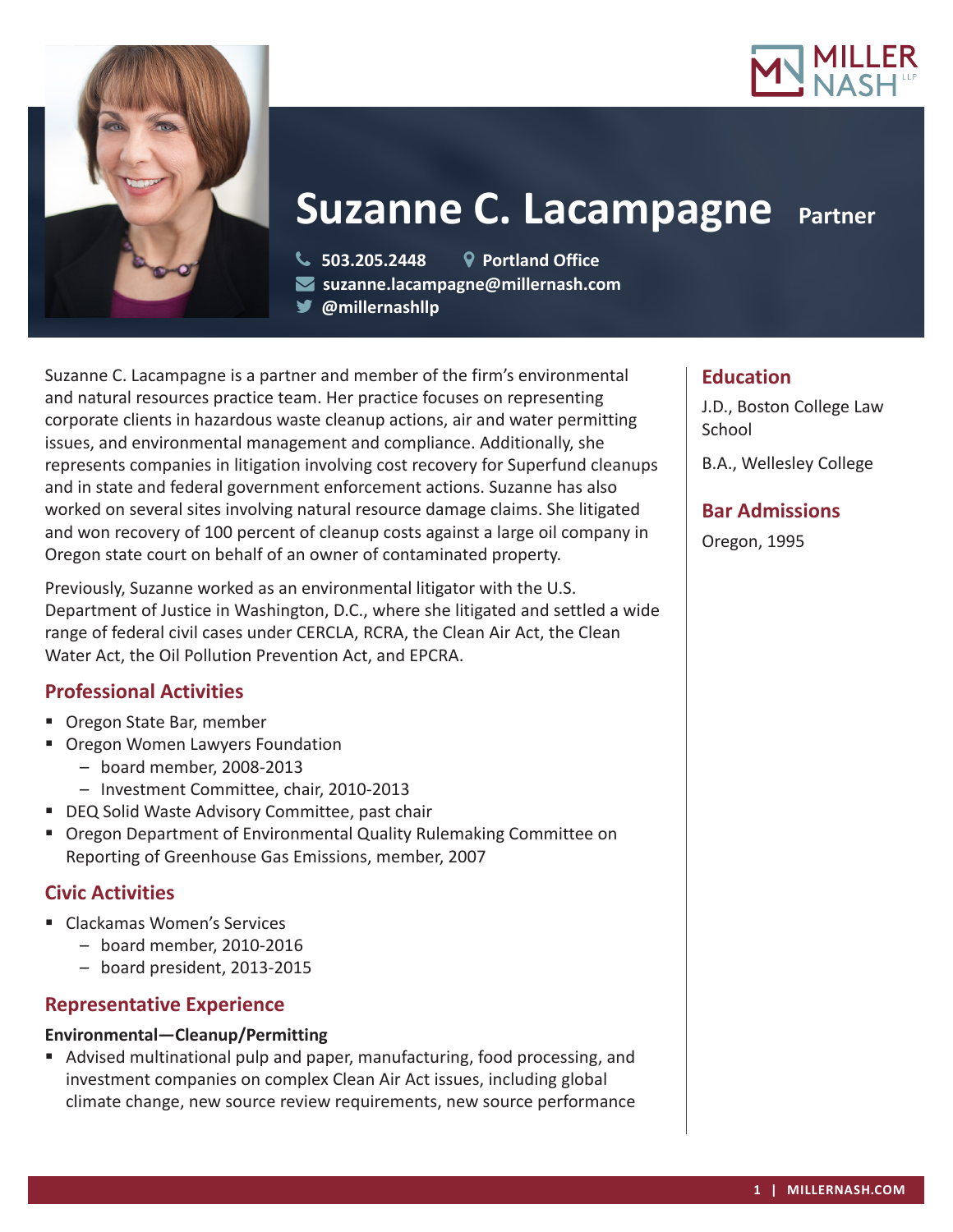

standards, routine maintenance exemptions under the prevention of significant deterioration regulations, the national emissions standards for hazardous air pollutants, determination of appropriate control technology, and odor-control regulation.

- Advised food processing clients on compliance with National Pollutant Discharge Elimination System (NPDES) permitting requirements; permit transfer and modifications; and defended clients before state and federal enforcement actions.
- **•** Represented company in dispute over investigation and cleanup costs for legacy contaminated site; advice included permitting issues in Oregon.
- Represented company in nationwide EPA NSR/PSD air enforcement initiative, performed environmental due diligence for property transactions/M&As; advised on Clean Air Act (Title V and ACDPs) and water permitting issues; and advised on cleanup and remediation of contaminated sites.
- Assisted client in successfully obtaining a No Further Action letter from Oregon Department of Environmental Quality (DEQ) for an uplands soil cleanup in 2007. Located within the Portland Harbor Superfund boundary, the industrial site was a former railcar repair and cleaning operation with PAH and arsenic contamination.
- Advised clients, ranging from heavy equipment and metal manufacturers, pulp and paper, seafood processors, lumber, chemical, investment, fuel, and real estate companies, to financial institutions, tribes, and public entities, nonprofits, on the investigation and remediation of single-party, multiparty, and Superfund sites listed on the National Priority List. Represented clients in allocation process and enforcement actions to minimize environmental liability.
- Obtained No Further Action determination from the Oregon Department of Environmental Quality (DEQ) for an industrial site adjacent to the Columbia Slough waterway, and resolved cleanup and Natural Resources Damages (NRD) liability for Slough sediments with favorable settlement with DEQ, largely funded by other parties.
- Represented former shipyard at Commencement Bay Superfund Site in successfully settling Superfund cleanup and natural resource damages claims with release from liability and contribution protection. Natural Resources Damages (NRD) claims successfully settled through multi-party mediated allocation that allowed for sale of DSAY credits.
- Represented several manufacturing clients at Portland Harbor Superfund Site in multi-party allocation of cleanup liability and resolution of natural resource damages claims, including litigation by trustee for natural resource damage claims.

#### **Environmental—Due Diligence**

- Assist a variety of clients in the due diligence of buying, selling, and foreclosing on real property and businesses that involve contaminated property, including reviewing and revising Phase I and II and other environmental reports, and reviewing, drafting, and negotiating terms and conditions in contracts, leases, purchase and sale agreements, and access agreements to minimize clients' environmental liability as buyers and sellers of businesses and real property.
- Conducted environmental due diligence for investor in a Portland area cleanup and construction of upscale shopping mall on a landfill.
- Performed environmental due diligence and assisted developer with old rail yard site in downtown Portland that was cleaned up and redeveloped for low-income housing, commercial, and mixed-use properties.

#### **Environmental—Litigation**

 Defended clients in numerous industries, including food processors, retailers, a feeding operation, waste management, manufacturing, chemical, energy, and real estate, in Clean Water Act actions brought by the Environmental Protection Agency, the Oregon Department of Environmental Quality, and citizen groups.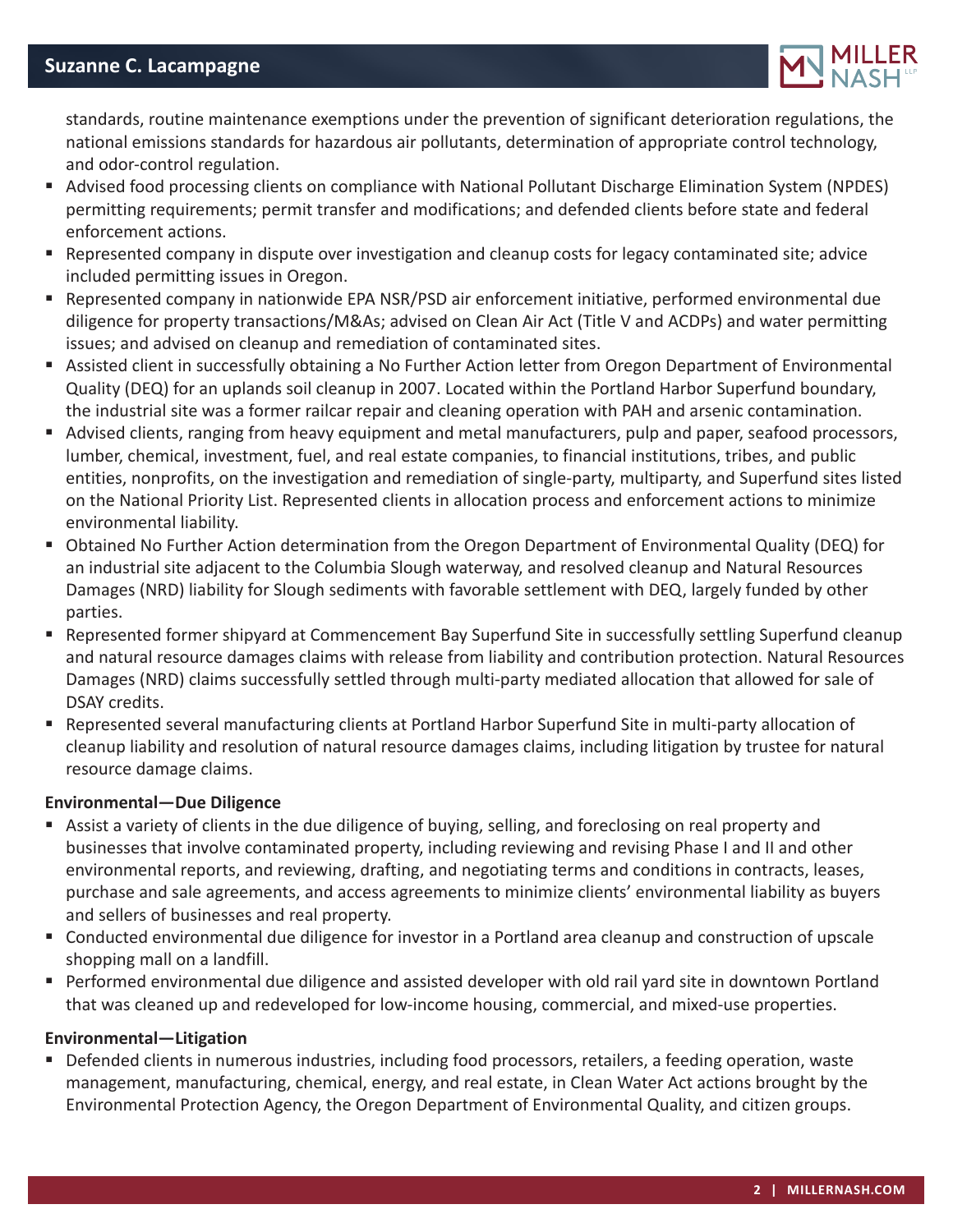

- Represented seller of vacant contaminated property in cleanup and in litigation, obtaining 100 percent recovery for cleanup costs of an old service station site. Site was redeveloped into new service station.
- Defended clients in Clean Water Act citizen suit litigation.

#### **Toxic Tort**

 Represented school districts in addressing potential claims for exposure to lead paint, lead in drinking water, radon, leaking PCB-containing fluorescent light ballasts, asbestos and mold; successfully resolved issues and prevented litigation.

### **Publications**

- "New DOJ Clean Water Act Civil Enforcement Discretion Memo," Miller Nash Graham & Dunn, *From The Ground Up* (July 2020)
- "Environmental Groups Push for New Rules Emissions From Indirect Sources," Miller Nash Graham & Dunn, *From The Ground Up* (Jan. 2020)
- "EPA Issues Nationwide Greenhouse-Gas Reporting Rule," Miller Nash, *News You Can Use* (Sept. 2009)
- "Settling NRD Claims by Appropriately Valuing Injury and Damages," American Bar Association, Natural *Resources & Environment* (July 2009)
- "Oregon Mandates Greenhouse Gas Reporting," Miller Nash, *News You Can Use* (Oct. 2008)
- "EPA Finalizes 'All Appropriate Inquiries' Rule Governing Environmental Due Diligence," Miller Nash, *News You Can Use* (June 2007)
- "Supreme Court Chastises EPA for Failing to Regulate Greenhouse-Gas Emissions From Vehicles," Miller Nash, *Groundbreaking News* (June 2007)
- "Successful Multiparty Settlement of Natural Resource Damage Claims," Miller Nash, *News You Can Use* (Mar. 2007)
- "Bankruptcy Estimation of CERCLA Claims: The Process and the Alternatives," University of Virginia School of Law, *Virginia Environmental Law Journal* (1993)

## **Presentations**

- "Civil and Criminal Environmental Liability for Seafood Processors," Oregon State University, Seafood Processing Wastewater and By-product Recovery Conference (Jan. 2022)
- "Allocating Superfund Liability—Determining Who Pays What," Superfund 2020 Annual Environmental Contamination & Cleanup Conference (Mar. 2020)
- "How to Avoid Third-Party Lawsuits," Oregon State University, Seafood Processing Wastewater Conference (Mar. 2018)
- "Practical Advice on Moving Projects Forward—Getting to Cleanup," 2018 Superfund in Oregon Conference (Feb. 2018)
- "Portland Harbor Issues," Northwest Environmental Conference & Tradeshow (Dec. 2017)
- "The Trump Presidency & New EPA Policies," Northwest Environmental Conference & Tradeshow (Dec. 2017)
- "Environmental Enforcement Panel," Oregon State Bar, Environmental & Natural Resources Section Year in Review (Oct. 2016)
- "Risky Business—Economic and Legal Impacts of Climate Change Risk on Businesses and Investors," The Seminar Group, Preparing for Climate Change—New Regulations and New Litigation CLE seminar (Nov. 2014)
- "Exporting Energy Through the Northwest," Northwest Environmental Conference & Tradeshow, moderator (Dec. 2013)
- "Portland Harbor Clean Up," Air and Waste Management Association, PNWIS 2012 Conference (Dec. 2012)
- "OLI Presents: Green Business Law," Oregon Law Institute, Green Business Law Seminar (June 2010)